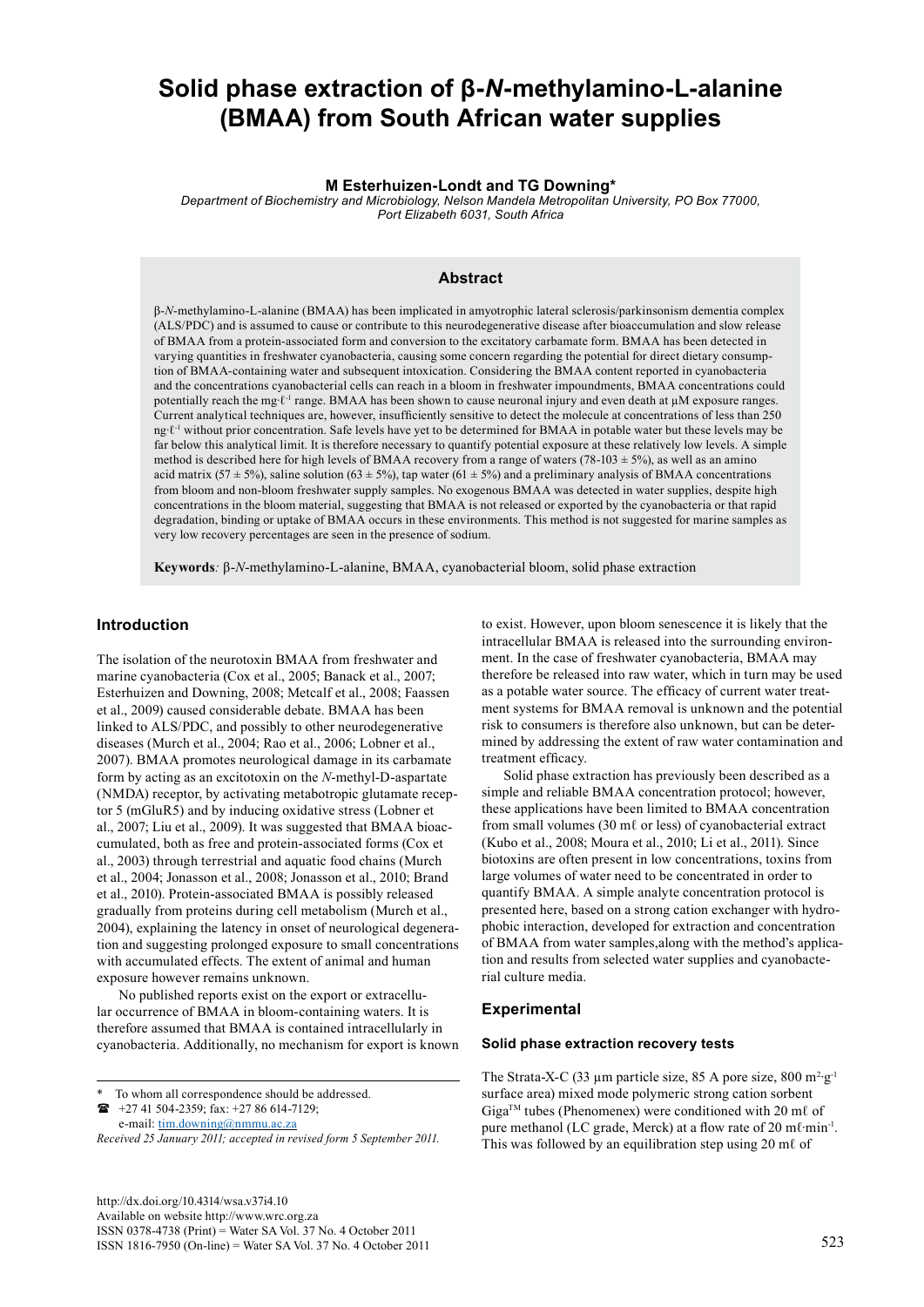100 mM formate buffer (pH 4) at a flow rate of 20 mℓ∙min-1.

BMAA (2.38 µg or 0.2382 µg) was added in triplicate to 1  $\ell$ of sterile reverse osmosis (RO) (Consolidated water conditioning CWC Series 7T) water and concentrated using the solid phase extraction (SPE) Giga<sup>TM</sup> tube columns (Phenomenex). All samples were acidified prior to application. A flow rate of 10 mℓ∙min-1 was used for sample application. The columns were washed with 20 mℓ each of  $2\%$  formic acid in water and 100% methanol (20 mℓ∙min-1) before elution in a final concentration of 5% ammonium hydroxide in a 1:1 ratio of methanol:acetonitrile (10 mℓ∙min-1). The sample was subsequently dried under a low nitrogen gas stream to remove hydroxide ions that may interfere with the derivatisation. The samples were resuspended in 1 mℓ of sterile RO water and 500 µℓ of this was derivatised and analysed by liquid chromatography mass spectrometry (LC-MS) as described below. Flow through and wash fractions were collected and analysed for BMAA.

The testing was scaled-up to investigate BMAA recovery in a larger volume. BMAA (2.38  $\mu$ g) was added to 20  $\ell$  of RO water in triplicate and concentrated as described. The collected eluent was dried under a stream of nitrogen gas and resuspended in 1 mℓ RO water and the entire volume was derivatised. BMAA (0.238 µg) recovery from 1  $\ell$  tap water was investigated with prior SPE concentration as described.

BMAA recovery from an amino acid matrix was investigated by adding 2.382  $\mu$ g BMAA to 1  $\ell$  of acidified deionised water (16.8 MΩ.cm; Millipore Simplicity® System/Simplicity UV) containing an amino acid matrix of the 20 proteinogenic amino acids at a concentration of 20 nM each (*n*=3). These samples were processed as previously described.

BMAA recovery from a salt matrix was tested in triplicate by adding BMAA (2.38 µg) to 1  $\ell$  of deionised water containing 10 parts per thousand (g∙ℓ-1) NaCl (analytical grade, Sigma) to simulate marine conditions. Samples were processed as previously described.

The Giga<sup>TM</sup> tubes SPE column specificity was tested  $(n=3)$ by adding BMAA (2.382 µg) to 1  $\ell$  non-sterile pond water containing unidentified green phytoplankton. After a short exposure period (approx. 10 min), the pond water was centrifuged (10, 000 g, 10 min, 4°C, Beckman Avanti) to remove the biomass. The supernatant was filtered through a Whatman's glass microfiber filter (GFA, Merck), followed by concentration on a preconditioned Giga<sup>TM</sup> tube with washing and eluting as described. BMAA in the exposed pond biomass was evaluated by hydrolysis in 6 N hydrochloric acid and 2% thioglycolic acid at 110°C for 24 h in an inert atmosphere. The hydrolysate was filtered through a 0.22 µm cellulose acetate filter (Lasec), pH adjusted (pH  $2.5 \pm 0.5$ ) with 0.1 N NaOH, derivatised as before and analysed on LC-MS. All sample tests and analyses were conducted in triplicate.

## **Sample evaluation using SPE**

The extracellular free BMAA content of cyanobacterial culture media was determined for a known BMAA-producing cyanobacterial culture at mid-log phase (*n*=3). The biomass was removed by centrifugation (Beckmann Avanti JA 10, 10, 000 g, 10 min, 4°C). The resulting supernatant was concentrated as previously described. The samples were derivatised and analysed on LC-MS as described below.

Tap water (20  $\ell$ , in triplicate) was passed through a preconditioned Giga™ tube column. The column was washed and the analytes were eluted as previously described. Elutant was analysed on LC-MS with pre-derivatisation as described below.

Samples (approx. 20  $\ell$ ) from 3 raw water supplies (Water Source 1, 2 and 3; South Africa) were pre-filtered with glass microfibre filters (Whatman GFA, Merck) and concentrated on SPE Giga<sup>™</sup> tubes as previously discussed. Total BMAA in the collected bloom material was determined by hydrolysing the glass fibre filters in 6 N HCl with 2% thioglycolic acid at 110°C for 24 h in an inert atmosphere. The hydrolysed extracts were filtered through a 0.22 µm cellulose acetate filter (Lasec) and the pH was corrected to pH  $2.5 \pm 0.5$  before derivatisation.

#### **BMAA analysis**

All samples were derivatised as described by Esterhuizen and Downing (2008) using the EZ:faast<sup>™</sup> amino acid analysis kit for LC-MS (Phenomenex KH0-7338). BMAA was separated from other amino acids by liquid chromatography on a commercial column (Phenomenex AAA-MS 250 x 2.0 mm amino acid analysis column) using a liquid chromatography system (Shimadzu LC 20AB) coupled to a mass spectrometer (Shimadzu 2010 EV). A solvent gradient was used with A: 10 mM ammonium formate in water and B: 10 mM ammonium formate in methanol (0.0 min = 68% B, 13.00 = 83% B, 13.01 = 68% B, 17.00 68% B) at a flow rate of 0.25 mℓ∙min-1. Column temperature was kept constant at 35°C. The mass spectrometer ESI source (positive ion mode) temperature was set at 250°C. The ion scan range was between 20 and 600 *m/z*. The detector voltage was set at 1.5 kV. The interface voltage was set at 4.5 kV and the curved desolvation line voltage at −20 V with the heating block at 200°C. Data was analysed using LC-MS solutions Ver. 3 software. The LC-MS system was validated using a range of dilutions of an authenticated BMAA standard (Sigma) and negative controls, as well as by spiking 20 standard amino acids with the BMAA authenticated standard (Esterhuizen-Londt et al., 2011). The BMAA was quantified against the homophenylalanine (HPHE) internal standard peak using the peak area ratio to compensate for any sample losses during the derivatisation process.

## **Results and discussion**

## **Solid phase extraction optimisation**

Use of the SPE method yielded high recovery rates for BMAA from both small and large-scale volumes (Table 1). Despite working well below the SPE resin capacity, the BMAA recovery percentage decreased in the presence of other compounds

| Table 1<br>BMAA recovery tests on Phenomenex SPE Giga™ tube <sup>s</sup> |                                      |              |  |
|--------------------------------------------------------------------------|--------------------------------------|--------------|--|
| <b>Sample Name/ Description</b>                                          | Initially<br>added BMAA<br>$(\mu g)$ | % Recovery** |  |
| BMAA in 1 $\ell$ sterile RO water                                        | 2.382                                | 96           |  |
| BMAA in 1 $\ell$ sterile RO water                                        | 0.238                                | 103          |  |
| BMAA in 20 $\ell$ sterile RO water                                       | 2.382                                | 78           |  |
| BMAA in 1 $\ell$ tap water                                               | 0.238                                | 61           |  |
| Amino acid matrix $(1 \ell)$                                             | 2.382                                | 57           |  |
| Salt matrix $(1 \ell)$                                                   | 2.382                                | 63           |  |
| BMAA in pond water $(1 \ell)$                                            | 2.382                                | 43           |  |
| Intracellular BMAA in pond                                               | 2.382*                               | 159          |  |
| organisms                                                                |                                      |              |  |

*\$ Recovery data reported is an average of 3 replicates \*BMAA added extracellularly*

*\*\*Standard deviation of ± 5%*

<http://dx.doi.org/10.4314/wsa.v37i4.10> Available on website http://www.wrc.org.za<br>ISSN 0378-4738 (Print) = Water SA Vol. 37 No. 4 October 2011 ISSN 0378-4738 (Print) = Water SA Vol. 37 No. 4 October 2011 <sup>524</sup> ISSN 1816-7950 (On-line) = Water SA Vol. 37 No. 4 October 2011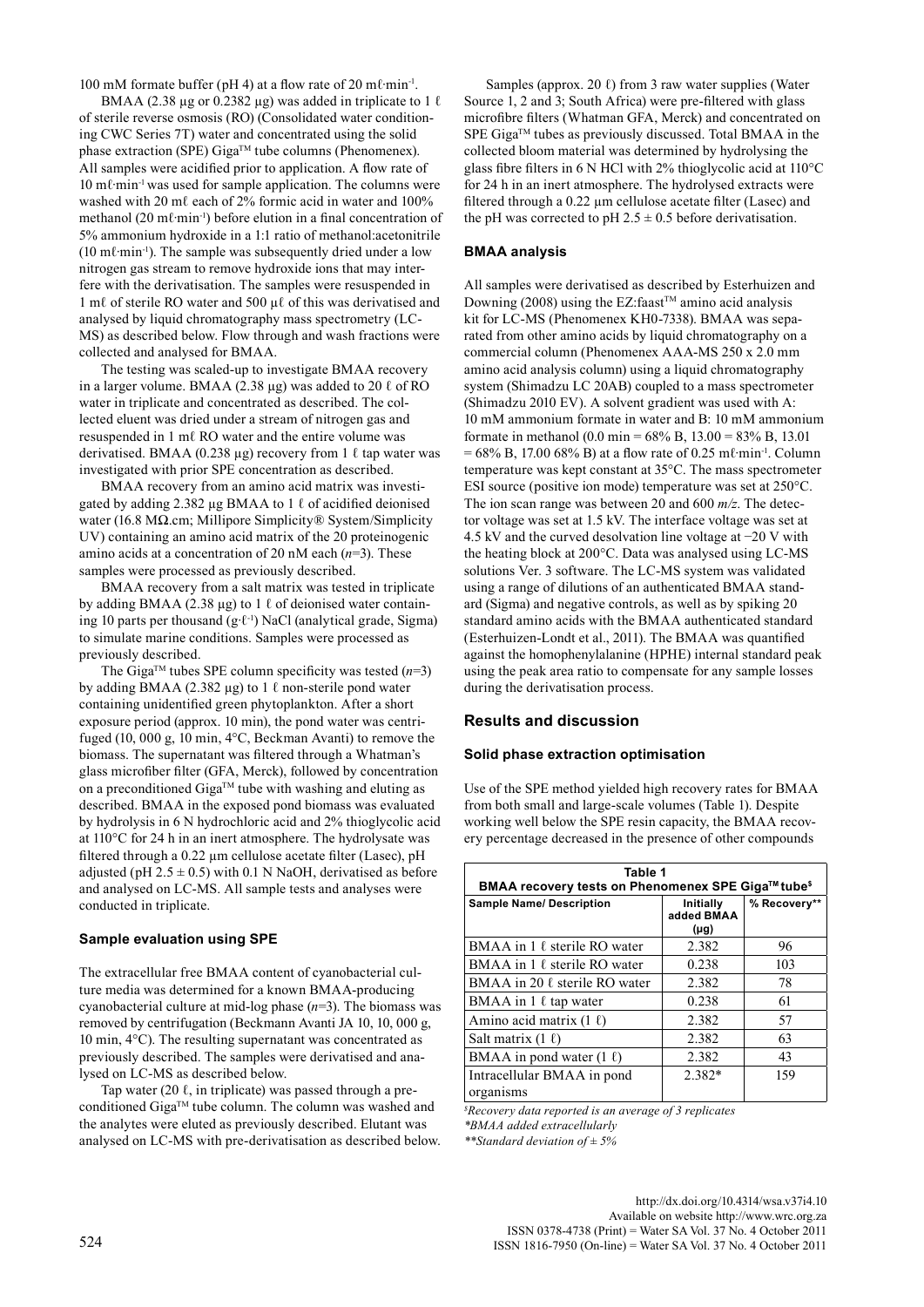

competing for cation binding on the column. Recoveries of BMAA from sterile distilled water samples, spiked with 0.238 µg and 2.38 µg BMAA, were 96 and 103%, respectively (Table 1) indicating complete recovery  $(SD = 5\%)$ . The reduced recovery of BMAA from 20 ℓ of RO water was attributed to losses due to degradation and the long filtering time required for SPE of 20  $\ell$  (> 24 h). BMAA left over a period of 24 h at room temperature exhibited a 5% loss. These losses fell within the range of degradation and binding in controls. No BMAA was detected from flow through or wash fractions.

The Strata X-C column is a mixed mode polymeric resin with reverse phase selectivity and strong cation exchange groups exhibiting various retention mechanisms including hydrophobic interactions, hydrogen bonding, π-π bonding and strong cation exchange. Under the extraction conditions used and considering the pKa values of BMAA, the acidic and amino groups of BMAA will be dissociated and protonated, respectively (Nunn et al., 1989), making the SPE column ideal for concentration of the analyte. BMAA recovery from an amino acid matrix (Fig. 1) yielded a lower recovery percentage (57%) (Table 1). Amino acids with the most protonation sites at the given pH will bind to the column more tightly. As BMAA has 2 protonation sites it is expected to bind to the resin. Lowering the pH should be considered to keep the acid functions protonated. Column specificity and overloading should also be considered. The Strata X-C column is not ideal for eliminating matrix components as all amino acids form strong ionic bonds with the sulphonic acid moieties on this sorbent. This however does allow for washing with strong organic solvents to remove organic impurities.

Similarly, the salt (NaCl) matrix resulted in reduced BMAA recovery (Table 1), presumably due to competition for solid phase during concentration and derivatisation. At high concentrations, NaCl counterions outcompete analytes in binding to the column which has a higher affinity for the charge on the salt (Ladiwala et al., 2005). Therefore the method is not recommended to be use with marine samples.

Losses from spiked pond water were also substantial (Table 1), despite a relatively low amino acid or salt load suggesting removal of BMAA by filtration of the pond water prior to SPE and derivatisation. The biomass from the filtered pond water was also tested and contained 159% of the spiked amount, yielding 199% of the total added and suggesting a biomass

<http://dx.doi.org/10.4314/wsa.v37i4.10> Available on website http://www.wrc.org.za ISSN 0378-4738 (Print) = Water SA Vol. 37 No. 4 October 2011 ISSN 1816-7950 (On-line) = Water SA Vol. 37 No. 4 October 2011 525

contribution of approximately 2.3 μg despite the lack of a bloom or scum. The sample did contain cyanobacteria, which may have contributed to the total BMAA content. No blank sample was quantified prior to BMAA addition. The phytoplankton BMAA contribution in this experiment prompted evaluation of 3 surface water sources intended for potable use.

Numerous water treatment processes cause cell lysis, which would in turn make BMAA available for uptake by other organisms (Esterhuizen et al., 2011). Safe exposure level guidelines for BMAA have not yet been determined; however, the amount of BMAA in cyanobacteria (Cox et al., 2005; Esterhuizen and Downing, 2008; Banack et al., 2007; Metcalf et al., 2008) is similar to the amounts of microcystin and anatoxin, and similar concentrations are thus expected in bloom-containing waters. The concentrations of microcystin and anatoxin may range from 0 to more than 30 µg∙ℓ-1 and the amount of algal biomass per volume may range from 0 to over 20 mg⋅t<sup>-1</sup> (Park et al., 1997; Sedmak and Kosi, 1998; Pawlik-Skowrońska et al., 2004). BMAA concentrations are therefore likely to reach up to 20 µg∙ℓ-1 assuming total senescence of a dense bloom. Even at low BMAA concentrations, daily intake of water will therefore result in high BMAA exposure.

#### **Sample evaluation using SPE**

No free BMAA was detected in treated water or in raw water (Table 2) suggesting either complete removal by treatment processes, adsorption to particulate matter or rapid uptake of BMAA by aquatic organisms (Esterhuizen et al., 2011). As BMAA is a highly polar molecule it may adsorb onto particulate matter through electrostatic interactions. Normal water treatment processes such as flocculation, clarification, and filtration will result in the removal of the majority of, but not all, cyanobacterial cells (Falconer et al., 2005), thereby reducing the BMAA in the water but not eradicating it completely.

The absence of BMAA detected from the culture media of a healthy mid-log phase cyanobacterial bloom (Table 2), suggested that BMAA is not exported.

No extracellular BMAA was detected in any of the surface waters tested (Table 2). Water Source 1 had no visible cyanobacterial bloom and the filtrand was largely inorganic. No BMAA was detected in the hydrolysed filtrand sample. Water Source 2 contained an *Anabaena* sp. bloom. Filtrands from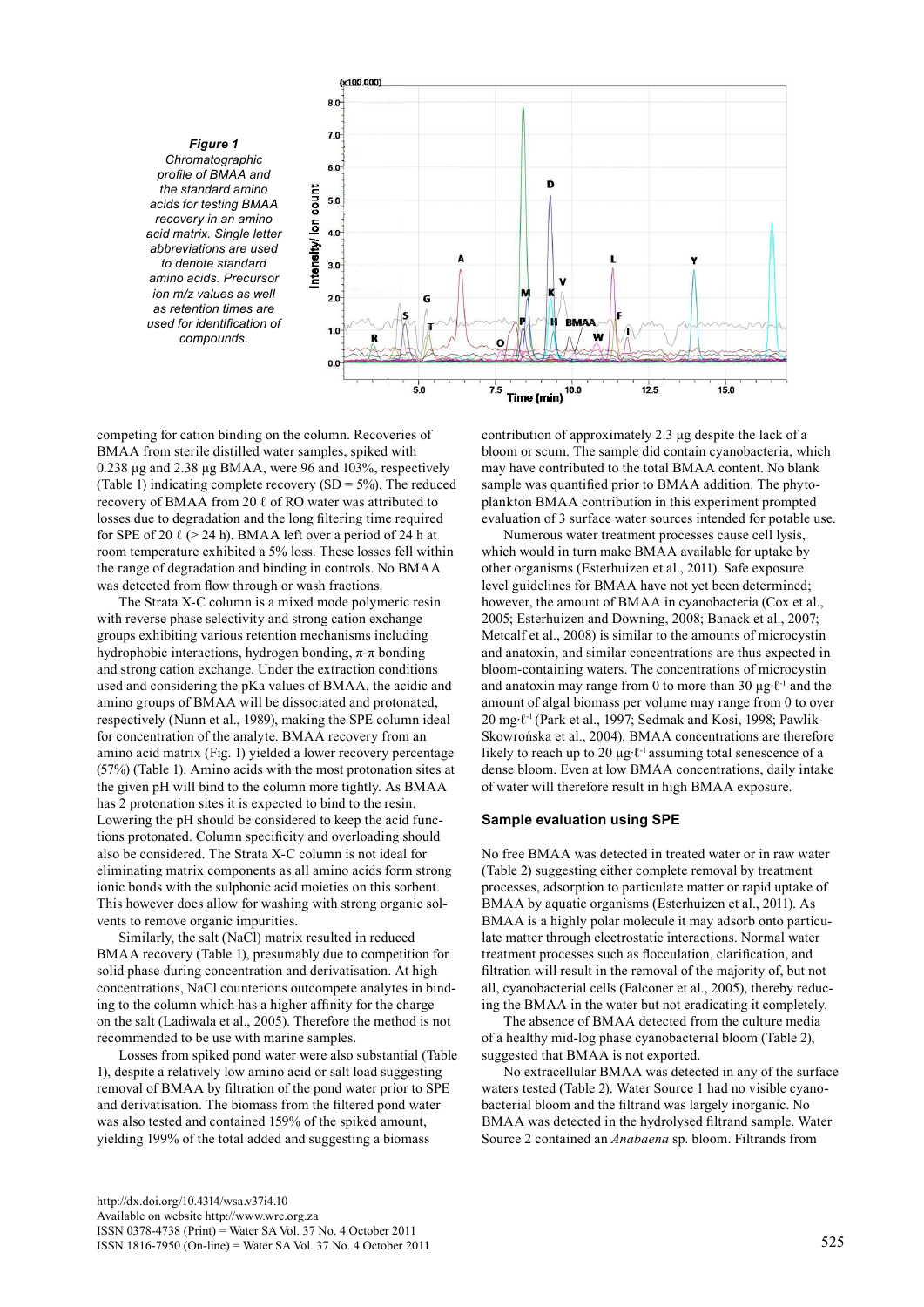

*Figure 2 Chromatogram showing the high levels of BMAA extracted from Water Source 2 biomass filtrand.* 

| Table 2<br>Extracellular BMAA found in cyanobacteria-containing<br>water sources |                                                                           |                                                                           |              |
|----------------------------------------------------------------------------------|---------------------------------------------------------------------------|---------------------------------------------------------------------------|--------------|
| <b>Sample Name/ Description</b>                                                  | Extra-<br>cellular<br><b>BMAA</b><br>recovery<br>$(\mu q \cdot \ell - 1)$ | Intra-<br>cellular<br><b>BMAA</b><br>recovery<br>$(\mu g \cdot \ell - 1)$ | <b>Bloom</b> |
| BMAA in culture mediat                                                           | $NO^*$                                                                    | N/A                                                                       | N/A          |
| BMAA in tap water                                                                | NO                                                                        | N/A                                                                       | N/A          |
| BMAA in potable water                                                            |                                                                           |                                                                           |              |
| Water Source 1                                                                   | NO                                                                        | NO                                                                        | None         |
| Water Source 2                                                                   | NO                                                                        | >17#                                                                      | Anabaena     |
| Water Source 3                                                                   | $ND**$                                                                    | 25                                                                        | Microcystis  |

*\* Non-quantifiable (below detection range; LOD of 0.042 pmol)*

*\*\*Not determined (sample not available)*

*# Outside quantification range † Total BMAA detected in the culture was 24.7 µg∙g-1*

Water Source 2 were hydrolysed and BMAA was detected at concentrations in excess of the highest point on the calibration curve (Fig. 2). Samples were not diluted for accurate quantification. The biomass collected from the third dam (Table 2) contained 25 μg BMAA in the filtrand from 1  $\ell$  of sample.

# **Conclusion**

The solid phase extraction procedure proved to be efficient in concentrating BMAA from large volumes of freshwater. The SPE recovery efficiency decreases with the increase of competing compounds despite adequate column capacity. This method is not suitable for marine samples. No BMAA was detected in raw bloom water samples, suggesting BMAA adsorption or uptake by other aquatic organisms, and raising concerns over human exposure.

In this study, BMAA was not found exogenously in natural water systems. When BMAA was added to raw water (pond water), extracellular BMAA was not detected after a short exposure period. However, BMAA was detected intracellularly, strongly suggesting that uptake by organisms may be occurring, as suggested by the previous uptake study (Esterhuizen et al., 2011). The presence of BMAA in the biomass from these samples, and the absence of free BMAA in the water

and cyanobacterial culture media, suggests that BMAA is not transported out of the cells. However, cell lysis is a common event in blooms and the complete absence of BMAA at the detection sensitivities obtained with our LC-MS method, suggests rapid uptake of BMAA in the environment. This supports the possibility of bioaccumulation in natural aquatic systems, raising concerns about exposure via food webs.

# **Acknowledgements**

This study was funded by the Water Research Commission (WRC) of South Africa: Project No. K5/1885.

# **References**

- BANACK SA, JOHNSON HE, CHENG R and COX PA (2007) Production of the neurotoxin BMAA by a marine cyanobacterium. *Mar. Drugs* **5** (4) 180-196.
- BRAND LE, PABLO J, COMPTON A, HAMMERSCHLAG N and MASH DC (2010) Cyanobacterial blooms and the occurrence of the neurotoxin, β-*N*-methylamino-L-alanine (BMAA), in South Florida aquatic food webs. *Harmful Algae* **9** (6) 620-635.
- COX PA, BANACK SA and MURCH SJ (2003) Biomagnification of cyanobacterial neurotoxins and neurodegenerative disease among the Chamorro people of Guam. *PNAS* **100** (23) 13380-13383.
- COX PA, BANACK SA, MURCH SJ, RASMUSSEN U, TIEN G, BIDIGARE RR, METCALF JS, MORRISON LF, CODD GA and BERGMAN B (2005) Diverse taxa of cyanobacteria produce β-*N*-methylamino-L-alanine, a neurotoxic amino acid. *Proc. Natl. Acad. Sci.* **102** (14) 5074-5078.
- ESTERHUIZEN M and DOWNING TG (2008) β-*N*-Methylamino-Lalanine (BMAA) in novel South African cyanobacterial isolates. *Ecotoxicol. Environ. Saf.* **71** (2) 309-313.
- ESTERHUIZEN M, PFLUGMACHER S and DOWNING TG (2011) β-*N*-methylamino-L-alanine (BMAA) uptake by the aquatic macrophyte *Ceratophyllum demersum*. *Ecotoxicol. Environ. Saf*. **74** (1) 74-77.
- ESTERHUIZEN-LONDT M, DOWNING S and DOWNING TG (2011) Improved sensitivity using liquid chromatography mass spectrometry (LC-MS) for detection of propyl chloroformate derivatised β-*N*-methylamino-L-alanine. *Water SA* **37** (2) 133-138.
- FAASSEN EJ, GILLISSEN F, ZWEERS HAJ and LÜRLING M (2009) Detection of the neurotoxins BMAA (β-*N*-methylamino-L-alanine) and DAB (α-γ-diaminobutyric acid) by LC-MS/MS in Dutch urban waters with cyanobacterial blooms. *Amytroph. Lateral Scler.* **10** (2) 79-84.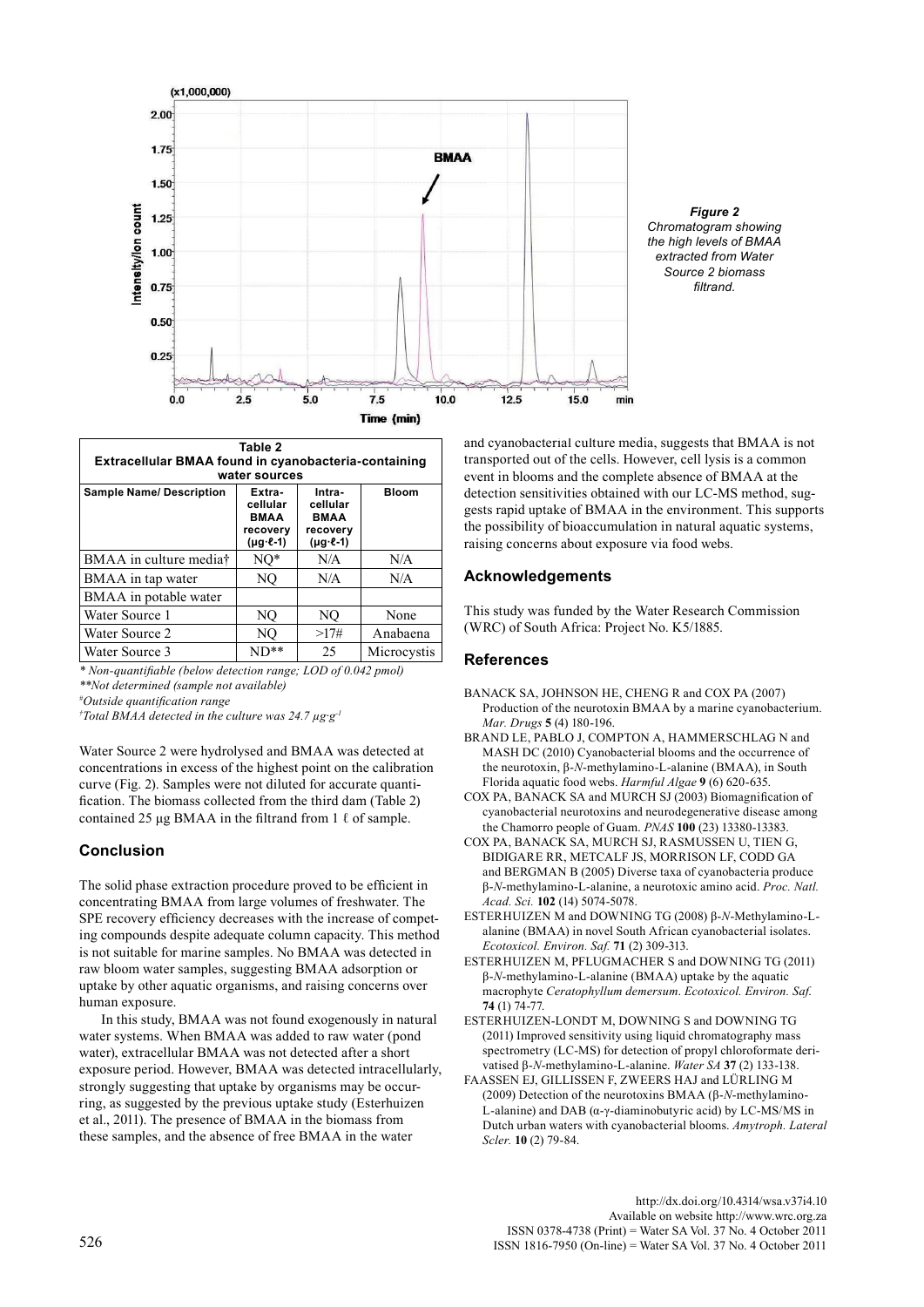- FALCONER IR (2005) Cyanobacterial toxins of drinking water supplies: cylindrospermopsins and microcystins. CRC, Boca Raton.
- JONASSON S, ERIKSSON J, BERNTZON L, RASMUSSEN U and BERGMAN B (2008) A novel cyanobacterial toxin (BMAA) with potential neurodegenerative effects. *Plant Biotechnol.* **25** (3) 227-232.
- JONASSON S, ERIKSSON J, BERNTZON L, SPÁČIL Z, ILAG LL, RONNEVI L-O, RASMUSSEN U and BERGMAN B (2010) Transfer of a cyanobacterial neurotoxin within a temperate aquatic ecosystem suggests pathways for human exposure. *Proc. Natl. Acad. Sci. U.S.A.* **107** (20) 9252-9257.
- KUBO T, KATO N, HOSOYA K and KAYA K (2008) Effective determination method for a cyanobacterial neurotoxin, β-*N*methylamino-L-alanine. *Toxicon* **51** (7) 1264-1268.
- LADIWALA A, REGE K, BRENEMANT CM and CRAMER SM (2005) A priori prediction of adsorption isotherm parameters and chromatograph behaviour in ion-exchange systems. *Proc. Natl. Acad. Sci. U.S.A.* **102** (33) 11710-11715.
- LOBNER D, PIANA PMT, SALOUS AK and PEOPLES RW (2007) Beta-N-methylamino- L-alanine enhances neurotoxicity through multiple mechanisms. *Neurobiol. Dis*. **25** (2) 360-366.
- LI A, TIAN Z, LI J, YU R, BANACK S and WANG Z (2008) Detection of the neurotoxin BMAA within cyanobacteria isolated from freshwater in China. *Toxicon* **55** (5) 947-953.
- LIU X, RUSH T, ZAPATA J and LOBNER D (2009) β-N-methylamino-L-alanine induces oxidative stress and glutamate release through action on system Xc<sup>−</sup> . *Exp. Neurol.* **217** (2) 429-433.
- METCALF JS, BANACK SA, LINDSAY J, MORRISON LF, COX PA and CODD GA (2008) Co-occurrence of

β-*N*-methylamino-L-alanine, a neurotoxic amino acid with other cyanobacterial toxins in British waterbodies, 1990-2004. *Environ. Microbiol*. **10** (3) 702-708.

- MOURA S, DE ALMEIDA ULTRAMARI M, MENDEZ LOUZADA DE PAULA D, YONAMINE M and PINTO E (2009) <sup>1</sup>H NMR determination of β-*N*-methylamino-L-alanine (L-BMAA) in environmental and biological samples. *Toxicon* **53** (5) 578-583.
- MURCH SJ, COX PA and BANACK SA (2004) A mechanism for slow release of biomagnified cyanobacterial neurotoxins and neurodegenerative disease in Guam. *Proc. Natl. Acad. Sci*. **101** (33) 12228-12231.
- NUNN PB, O'BRIEN P, PETTIT LD and PYBURN SI (1989) Complexes of zinc, copper and nickel with nonprotein amino acid L-alpha-amino beta methylamino propionic acid: a naturally occurring neurotoxin. *J. Inorg. Biochem.* **37** (2) 175-183.
- PARK H, KIM B, KIM E and OKINO T (1997) Hepatotoxic microcystins and neurotoxic anatoxin-*a* in cyanobacterial blooms form Korean Lakes. *Environ. Toxicol. Water Qual.* **13** 225-234.
- PAWLIK-SKOWROŃSKA B, SKOWROŃSKA T, PIRSZEL J and ADAMCZYK A (2004) Relationship between cyanobacterial bloom composition and anatoxin-*a* and microcystin occurrence in the eutrophic dam reservoir (SE Poland). *Pol. J. Ecol.* **52** (4) 479-490.
- RAO SD, BANACK SA, COX PA and WEISS JH (2006) BMAA selectively injures motor neurons via AMPA/kainate receptor activation. *Exp. Neurol*. **201** (1) 244-252.
- SEDMAK B and KOSI G (1998) The role of microcystins in heavy cyanobacterial bloom formation. *J. Plankton Res.* **20** (4) 691-708.